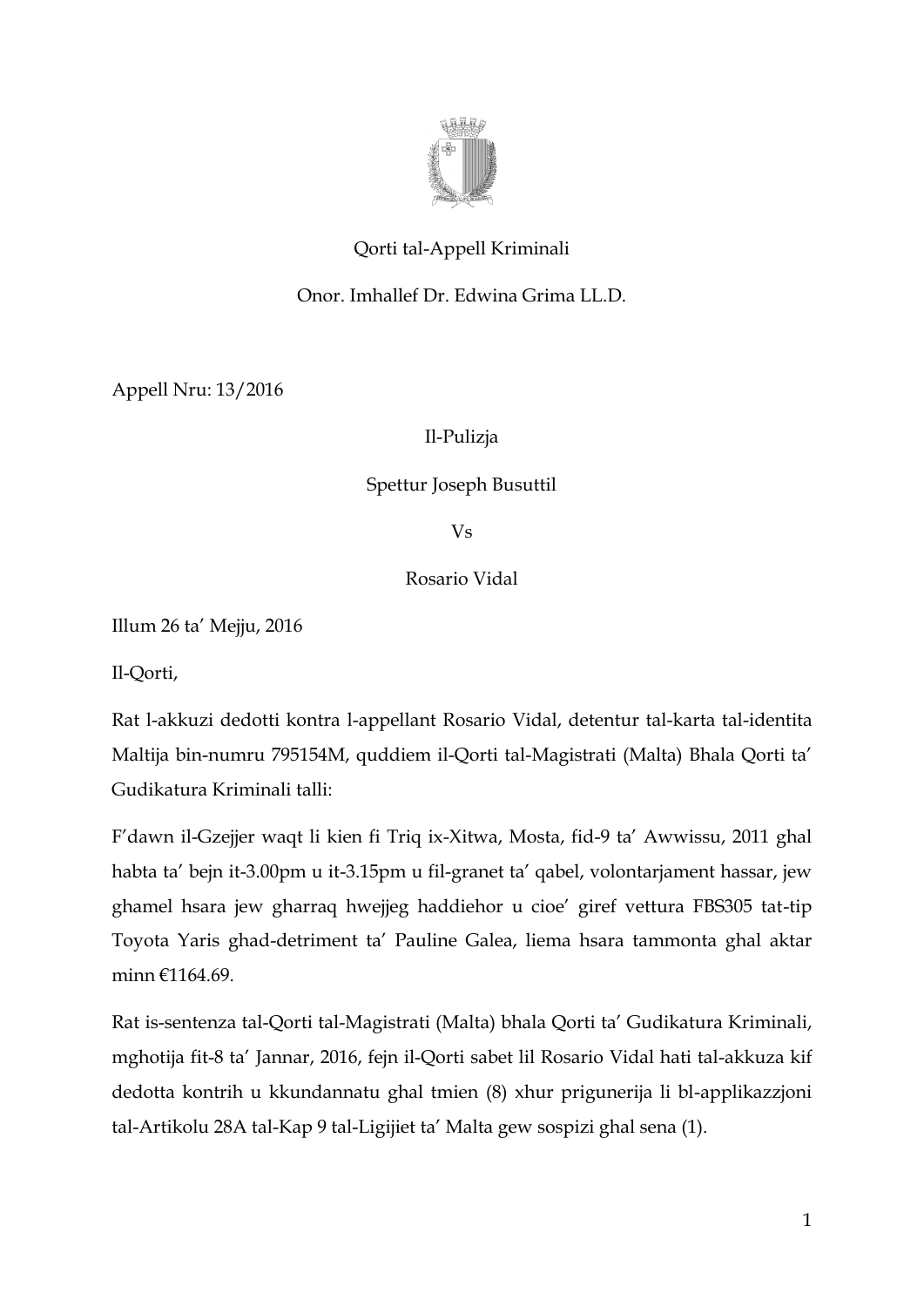Finalement spjegat fi kliem car lill-imputat ir-riperkussjonijiet jekk tali ordni ma tigix obduta.

Rat ir-rikors tal-appell ta Rosario Vidal, pprezentat fir-registru ta' din il-Qorti fit-22 ta' Jannar, 2016, fejn talab lil din il-Qorti thassar is-sentenza appellata in kwantu limputat gie misjub hati u kkundannat ghal tmien xhur prigunerija sospizi ghall-sena u b'hekk tillibera lill-imputat minn kull htija.

Rat l-atti u d-dokumenti kollha.

Rat il-fedina penali aggornata ta' Rosario Vidal esebita mill- prosekuzzjoni fuq ordni tal-Qorti.

Rat illi l-aggravji tal-appellanti huma s-segwenti w cioe':-

- 1. Illi l-ewwel aggravju jikkonsisti fil-fatt li l-esponenti ma seta' qatt jinstab hati ta twettiq ta' delitt li jmur lura fiz-zmien, minghajr l-icken prova dwar dan ilfatt, la tal-hsara u lanqas tal-involviment tal-appellant f'dati differenti.
- 2. Illi bla pregudizzju u subordinatament ghas-suespost, it-tieni aggravju jikkonsisti fil-fatt illi l-Ewwel Onorabbli Qorti ma ghamlitx apprezzamnet sew u xieraq tal-provi kif jirrizultaw quddiemha dan billi hemm nuqqas karenti ta' carezzza tal-azzjoni kriminuza adebitata lill-appellant, b'mod li ma tissodisfax ir-rekwizit massimu ta' prova.
- 3. Illi bla pregudizzju u subordinatament ghas-suespost, it-tielet aggravju jikkonsisti fil-fatt illi l-Ewwel Onorabbli Qorti ma ghamlitx apprezzament sew u xieraq tal-provi kif irrizultaw quddiemha dan a rigward meta u minn min saru jew setghu saru l-allegati hsarat, dan billi kemm l-espert u kemm il-parte civile jghidu li kien hemm diversi hsarat fuq diversi panels, mhux fuq naha wahda biss, u ghaldaqstant hawn ghandek tlett nuqqasijiet naxxenti u cioe':
	- a. Il-Kwalita' tal-hsarat;
	- b. Il-Kwantita' tal-hsarat;
	- c. U allura l-valur tal-istess hsarat.
- 4. Illi bla pregudizzju u subordinatament ghas-suespost, it-tielet aggravju jikkonsisti fil-fatt illi l-Ewwel Onorabbli Qorti naqset li tikkonferma dawn it-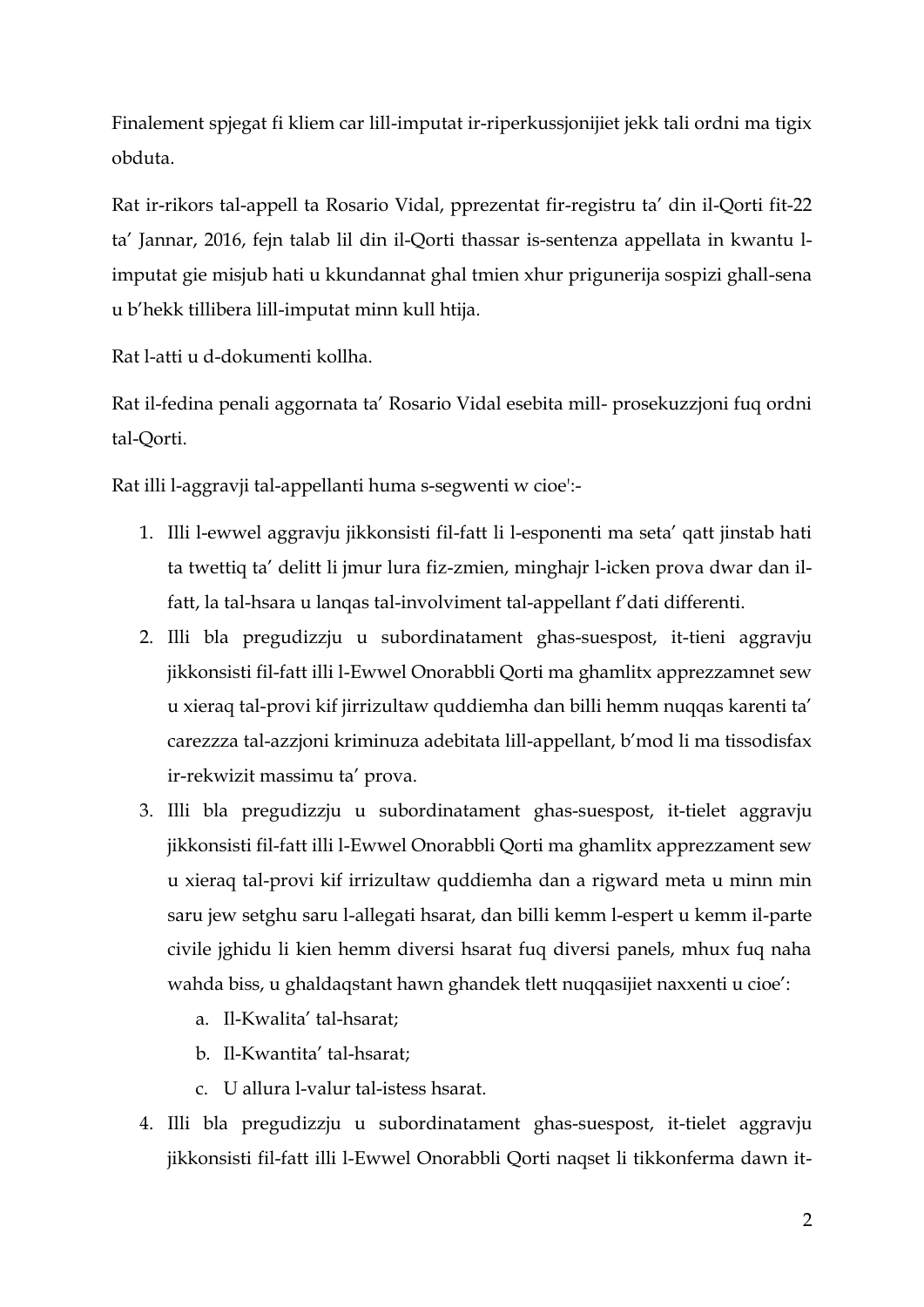tlett parametri dwar il-hsarat u hawn nibtet ukoll apprezzament mhux korrett u xieraq tal-provi billi fl-ewwel lok, il-kwalita' kellha tigi osservata jekk hix kompatibbli ma xi mezz li kellu jew seta kellu l-appellant li dwar dna ma jintqal xejn waqt il-kawza.

- 5. Illi bla pregudizzju u subordinatament ghas-suespost, ir-raba' aggravju jikkonsisti filli hemm dubju serju dwar il-kwalita' tal-allegati hsarat billi listess 'espert' imqabbad minn Galea jindikahom permezz ta' tape imwahhal mal-vettura, tant huma de minimis, li xorta ma jdrhux u ghaldaqstatn flewwel lok ma kienux hsarat riskontrabbli mill-Qorti direttament imma biss mix xhieda exparte, u ghalhekk fejn tidhol din ix-xhieda ex parte, l-fatt li hemm disgiwd serju fuq il-kwantita, il-lokazzjoni u l-kwalita' u id-data talallegati hsarat, b'mod li jimmina l-kredibilita' ta' din ix-xhieda, dan kollu jcajpar serjament l-att kriminuz allegat fis-sustanza integra tal-att innifsu.
- 6. Illi bid-dovut rispett lejn l-ewwel Qorti, il-filmat tas-CCTV prodott in atti mhux prodott b'dik ic-carezza necessarja biex jwassal lil objective viewer sabiex jiddetermina kif qed jinghad li l-appellant jidher qed jigref il-karozza, imma fl-opinjoni umli tal-appellant, jidher biss ghaddej mit-triq regolarment.
- 7. Illi x-xheida ta' Pauline Galea ukoll hija nieqsa mic-certezza taghha, ghax filwaqt li tallega li ratu jobrox il-karozza, nizlet tara u tghid li sabet grif li qabel ma kienx hemm, meta imbghad jigi dikjarat li kien hemm grif fuq ilpanel ta' wara li ma kienx hemm qabel u ma jidher hadd jikkagunah, meta di piu' l-istess grif tant huwa minimu li l-fotgrafija ma jirrizultax u l-espoert ghamel marka biex jindika fejn jinstab. Dan kollu qed jinghad billi dik iccertezza li allegat u prestat ruhha fix-xhieda ta' Pauline Gala mhix holistika meta thares lejha globalment max-xhieda u rizultanzi ohra fl-istess process.
- 8. Illi r-raba aggravju li qieghed jinghata minghajr pregudizzju ghall-aggravji precedenti u liema aggravju jikkonsisti fil-fatt li l-piena nflitta hija wahda eccessiva tenut kont ic-cirkostanzi kollha tal-kaz, l-eta avvanzata talappellant, l-fatt li ma nstab hati tar-recidiva, li tali fatturi ma jimmeritawx piena fil-massimu.

#### Ikkunsidrat,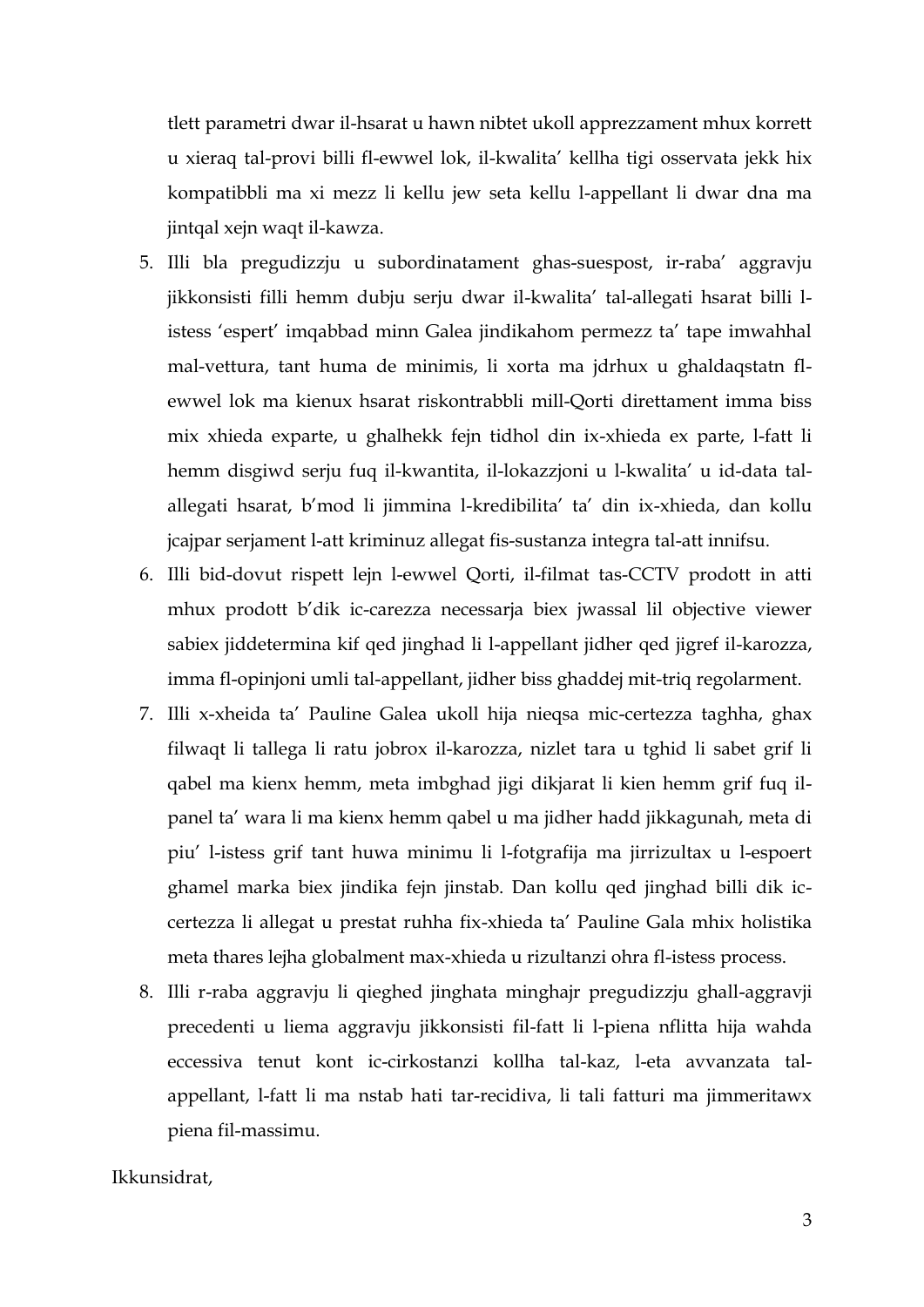Illi dan huwa appell intavolat mill-appellanti fejn fl-impunjattiva minnu imressqa huwa jilmenta illi l-Ewwel Qorti ghamlet apprezzzament zbaljat tal-provi li kellha quddiemha meta sabitu hati tal-akkuza lilu addebitata. Illi l-perm ta' dan l-appell idur madwar l-identifikazzjoni jew ahjar l-gharfien tal-persuna tal-appellanti bhala dik il-persuna li ghamlet il-hsara fuq il-vettura tal-parti leza bi grif tul il-gnub ta'listess. Illi l-Ewwel Qorti sabet htija fl-appellanti meta strahet fuq l-identifikazzjoni tal-persuna ta'l-appellanti maghmula mhux biss mill-parti leza stess Pauline Galea izda ukoll mill-prova maghmula permezz ta' *footage* mehuda minn CCTV camera li tikkorobora dak mistqarr mill-imsemmija Galea.

L-appellanti izda jilmenta mill-fatt illi dawn il-provi ma setghux wahedhom jippuntaw fid-direzzjoni tieghu bhala il-malvivent li wettaq dina l-hsara fil-jum indikat fl-akkuza u sahansitra anke fil-granet li ipprecedewha iktar u iktar ghaliex lespert li ezamina il-hsara fuq il-vettura tal-parti leza jikkonstata diversi marki ta' grif madwar il-vettura kollha u mhux biss fuq dik il-parti fejn deher l-appellanti fuq ilfilmat ghaddej vicin taghha. Jilmenta mill-fatt illi l-Ewwel Qorti naqqset milil tezamina l-kwalita, il-kwantita u l-valur tal-hsara u dan meta giet biex taghmel ilkonsiderazzjonijiet taghha dwar il-htija. Lanqas il-*footage* tac-CCTV esebiet in atti u li fuqu strahet l-Ewwel Qorti bhala prova indizzjarji ma huwa b'sahhtu bizzejjed biex tigi stabbilita ir-reita', billi l-imagini li jidhru fuqu ma humiex cari, kif lanqas ma hija cara ix-xhieda tal-parti leza stess Pauline Galea. Finalment l-appellanti jilmenta illi lpiena inflitta hija wahda eccessiva.

Il-Qorti moghnija bir-regoli illi tfasslu fil-kawza **R vs Turnbull** fl-Ingilterra, li ghalkemm ma jikkostitwixxu l-ebda regola taht il-ligi Maltija, tipprezenta linji gwida imfassla fil-kaz ta'l-identifikazzjoni tal-persuna akkuzata. Illi dana gie ukoll sottolinjat f'sentenza moghtija minn din il-Qorti (kif diversament ippresjeduta) flismijiet **Il-Pulizija vs Stephen Zammit** (deciza 16 ta' Lulju 1998) fejn il-Qorti tat esposizzjoni tar-regoli Turnbull fid-decizjoni taghha:

"*First, whenever the case against an accused depends wholly or substantially on the correctness of one or more identifications of the accused which the defence alleges to be mistaken, the judge should warn the jury of the special need for caution before*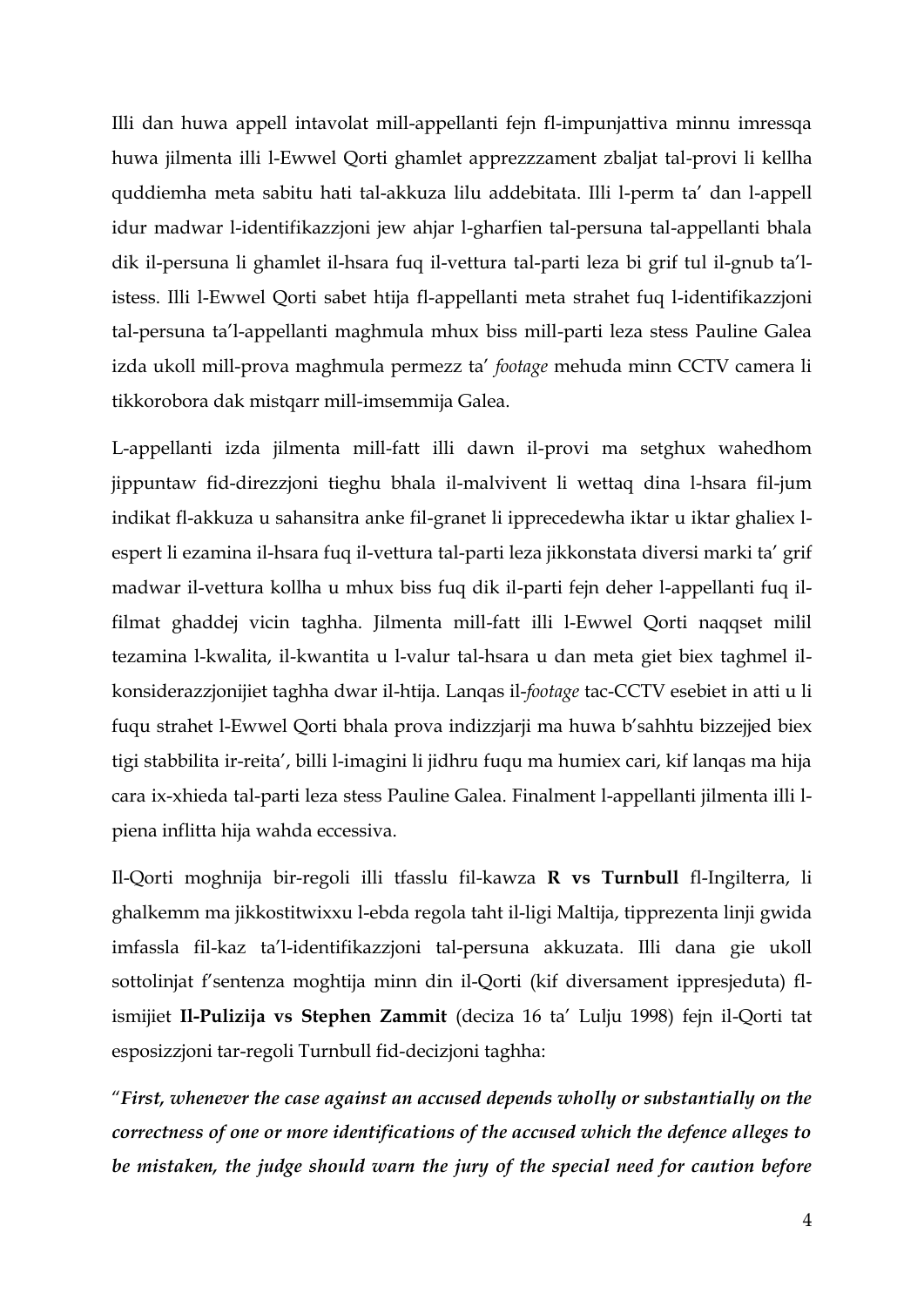*convicting the accused in reliance on the correctness of the identification or identifications. In addition he should instruct them as to the reason for the need for such a warning and should make some reference to the possibility that a mistaken witness can be a convincing one and that a number of such witnesses can all be mistaken. Provided this is done in clear terms the judge need not use any particular form of words.* 

*Secondly, the judge should direct the jury to examine closely the circumstances in which the identification by each witness came to be made. How long did the witness have the accused under observation? At what distance? In what light? Was the observation impeded in any way, as for example by passing traffic or a press of people? Had the witness ever seen the accused before? How often? If only occasionally, had he any special reason for remembering the accused? How long elapsed between the original observation and the subsequent identification to the police? Was there any material discrepancy between the description of the accused given to the police by the witness when first seen by them and his actual appearance? If in any case, whether it is being dealt with summarily or on indictment, the prosecution have reason to believe that there is such a material discrepancy they should supply the accused or his legal advisers with particulars of the description the police were first given. In all cases if the accused asks to be given particulars of such descriptions, the prosecution should supply them. Finally, he should remind the jury of any specific weaknesses which had appeared in the identification evidence.* 

*Recognition may be more reliable than identification of a stranger; but even when the witness is purporting to recognise someone whom he knows, the jury should be reminded that mistakes in recognition of close relatives and friends are sometimes made.* 

*All these matters go to the quality of the identification evidence. If the quality is good and remains good at the close of the accused's case, the danger of a mistaken identification is lessened; but the poorer the quality, the greater the danger***."**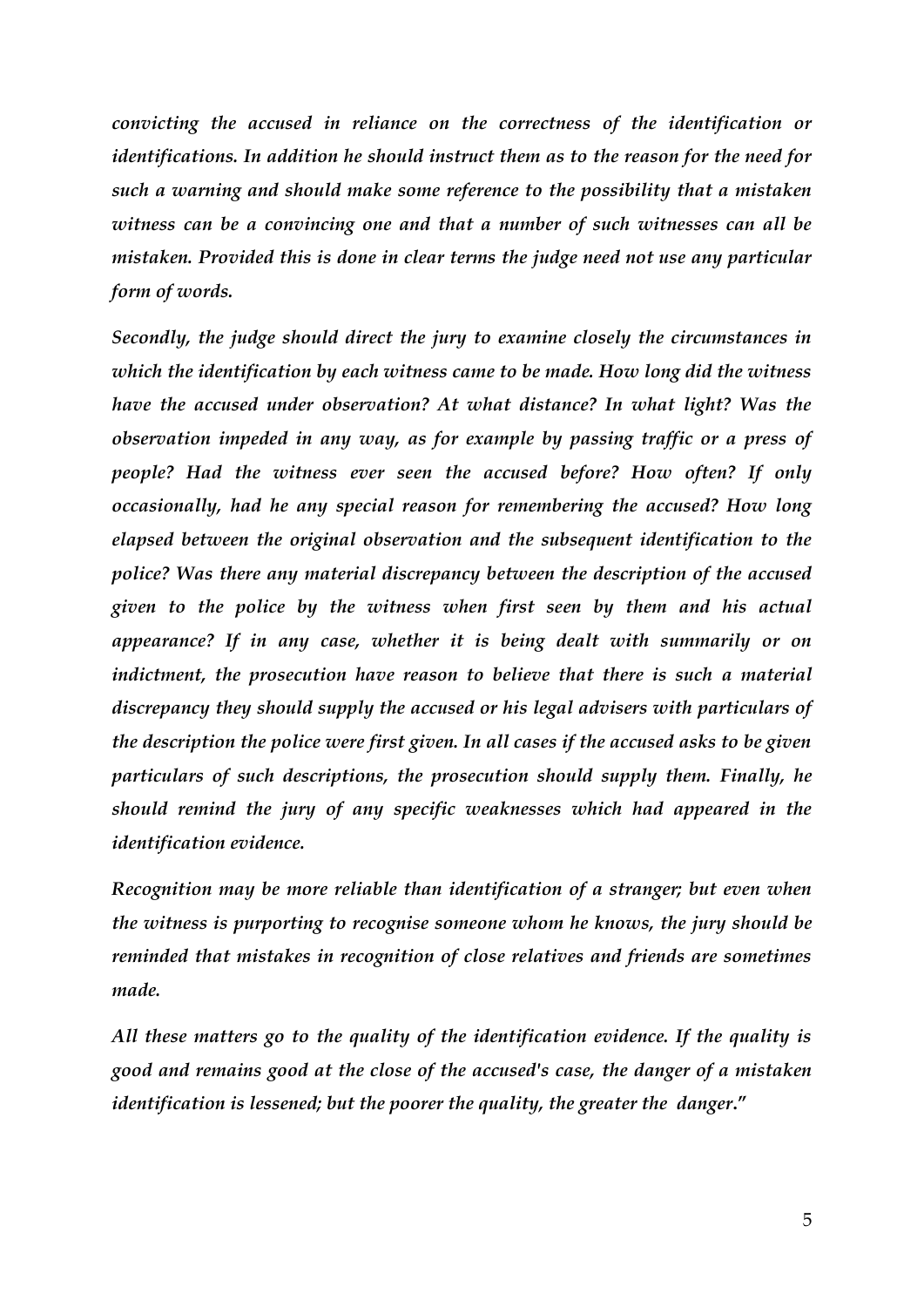Dan ghaliex l-identifikazzjoni jew ir-rikonoxximent maghmul mix-xhud jibqa' dejjem suxxettibbli ghall-imperfezzjonijiet tal-osservazzjonijiet umani u ghallpossibbilitajiet kollha ta' zball genwin illi ifisser allura illi min hu imsejjah biex jiggudika irid japplika dik il-kawtela specjali qabel ma jasal ghal kundanna ibbazata fuq dik l-identifikazzjoni.

Issa fil-kaz in dizamina l-identifikazzjoni saret mill-parti leza li kienet qed tosserva dak li kien qed jigri mill-gallarija tar-residenza taghha. Ma jidhirx illi hija kellha ilvizta taghha ostakolata u osservat x-xena mill-qrib billi l-vettura taghha kienet tinsab ipparkeggjata quddiem il-bieb tad-dar. Tghid illi osservat lill-appellanti jigref ilvettura darbtejn fuq kull naha l-ewwel hu u sejjer lejn id-dar tieghu ftit bibien l-isfel, imbaghad hu u tiela' lura mid-dar. Dan hu ikkoroborat mill-filmat esebiet minnha mehud minn CCTV camera installata minnha fuq in-naha ta' barra tar-residena taghha u dan wara episodji ohra fejn kienet qed issib il-vettura taghha migrufa.

Illi l-appellanti stess fit-tieni stqarrija rilaxxjata minnu lill-pulizija ma jichadx illi lpersuna li tidher fil-filmat huwa hu stess u ghalkemm jikkonferma li ghamel lazzjonijiet kollha li jidhru fil-filmat inkluz li jarmi pakkett tas-sigaretti f'parapett, madanakollu jichad l-azzjoni inkriminanti biss.

Illi l-Ewwel Qorti strahet fuq dak li soservat f'dan il-filmat esebiet mill-Prosekuzzjoni , prova li ikkoroborat bis-shih il-verzjoni tal-parti leza.

Premessi dawn il-konsiderazzjonijiet legali u fattwali din il-Qorti tistqarr illi ma tara xejn x'ticcensura fl-apprezzament li ghamlet l-Ewwel Qorti tal-atti probatorji. Illi kif stqarr LORD CHIEF JUSTICE WIDGERY fil-kawza "**R. v. Cooper"** ([1969] :-

*"assuming that there was no specific error in the conduct of the trial, an appeal court will be very reluctant to interfere with the jury's verdict (*f'dan il-kaz il-konkluzjonijiet raggunti mill-Magistrat*), because the jury will have had the advantage of seeing and hearing the witnesses, whereas the appeal court normally determines the appeal on the basis of papers alone. However, should the overall feel of the case – including the apparent weakness of the prosecution's evidence as revealed from the transcript of the proceedings – leave the court*  with a lurking doubt as to whether an injustice may have been done, then, very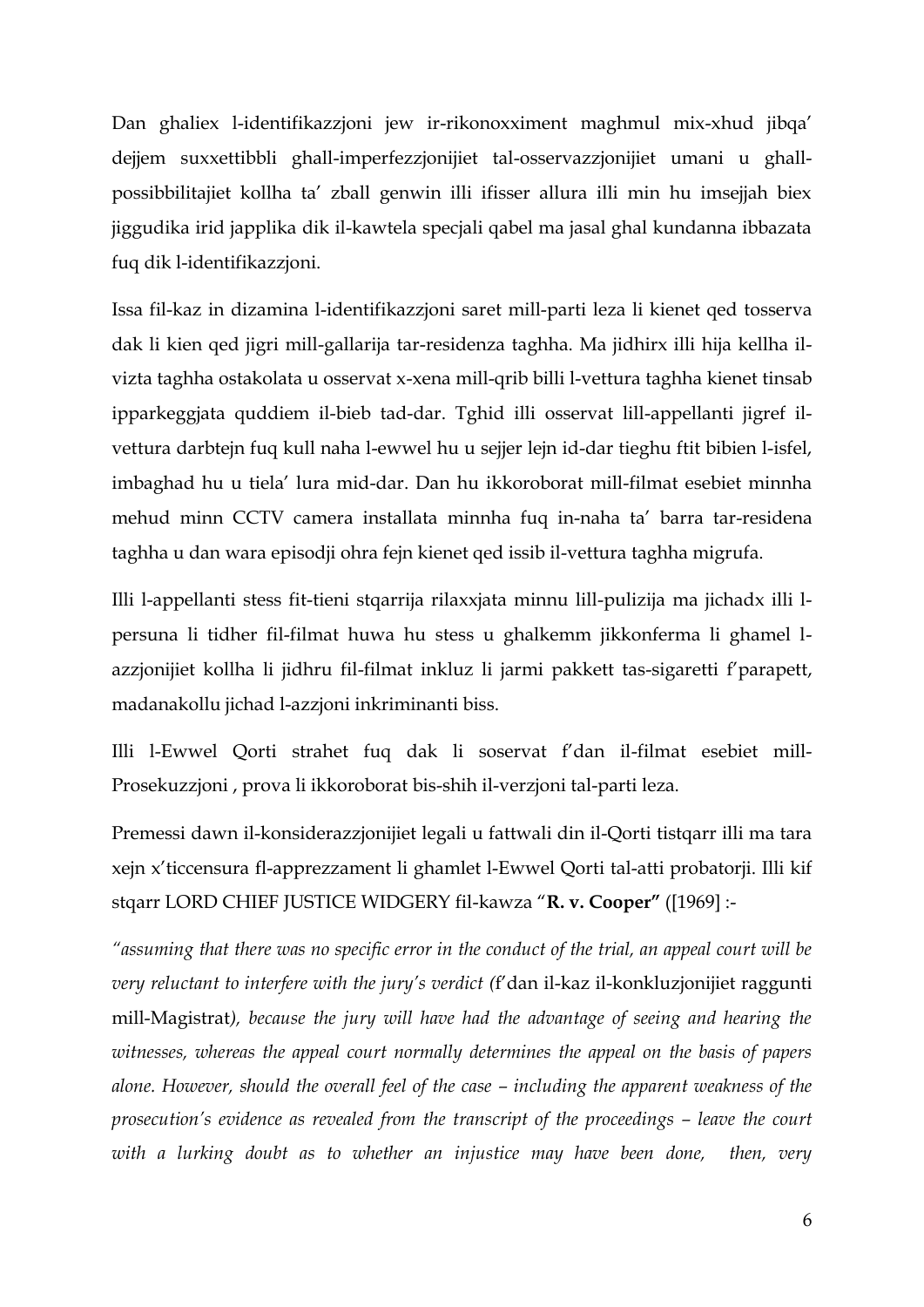*exceptionally, a conviction will be quashed."* (Confer also : BLACKSTONE'S CRIMINAL PRACTICE (1991) , p. 1392)

Illi ghalhekk, "kif dejjem gie ritenut minn din il-Qorti, l-Qorti tal-Appell ma tissostitwix id-diskrezzjoni w l-gudizzju taghha ghal dak tal-Ewwel Qorti meta si tratta ta' apprezzament tal-fatti, izda taghmel apprezzament approfondit tal-istess biex tara jekk il-konkluzzjoni li tkun waslet ghaliha l-Ewwel Qorti fuq il-fatti li jkunu rrizultawlha setghetx tasal ghaliha fuq bazi ta' ligi w ta' ragjonevolezza. Fi kliem iehor tara jekk dik il-konkluzzjoni kienetx *wahda "safe and satisfactory"* fid-dawl tarrizultanzi. (Ara. App. Krim. **"Il-Pulizija vs. Raymond Psaila et"** [12.5.94] ; **"Il-Pulizija vs. Emmanuel Mifsud"** [11.7.94]; **"Il-Pulizija vs. Joseph Zahra"** [10.5.2002] u ohrajn)1"

Illi ghalhekk din il-Qorti tikkonkludi billi tghid illi l-Ewwel Qorti hadet ilprekawzjonijiet kollha sabiex wasslet ghad-decizjoni taghha u dan mhux biss flevalwazzjoni minnha maghmula tax-xhieda li kellha okkazzjoni tisma' *viva voce* izda ukoll fl-accettazzjoni taghha tal-identifikazzjoni maghmula tal-persuna ta'lappellanti fuq il-filmat esebiet. Illi dak mistqarr mill-parti leza kif korroborat millfilmat jikkombacja man-natura tal-hsara li ikkonstata is-surveyor Philip Zammit li jikkonferma illi huwa ra grif tul il-vettura fuq iz-zewg nahat, hsara allura li huwa ikkonstata *ictu oculi* u ikkonfermaha billi ghamel *tape* madwar fejn irriskontra din ilhsara u dan sabiex ir-rapport tieghu ikun aktar car. Mhux biss izda il-valur tal-hsara kif ikkonfermat mill-imsemmi xhud tal-Prosekuzzjoni bl-ebda mod ma gie kontradett minn ebda prova ohra fl-atti

Illi ghal dawn il-motivi l-aggravvji kollha imressqa mill-appellanti li huma marbuta ma'l-apprezzament tal-provi maghmula qed jigu rigettati.

Illi l-appellanti finalment jilmenta illi l-piena inflitta hija wahda eccessiva. Illi din il-Qorti ma tarax illi ghandu ragun. Illi fiz-zmien tal-kummissjoni tar-reat in dizamina u allura f'Awwissu tas-sena 2011 ir-reat tal-hsara volontarja addebitat lill-appellanti kien jaqa' fil-parametri ta' dak dispost fl-artikolu 325(1)(a) billi l-ammont tal-hsara

**.** 

<sup>1</sup> Il-Pulizija vs Noel Buhagiar – App. Krim 10/04/2008